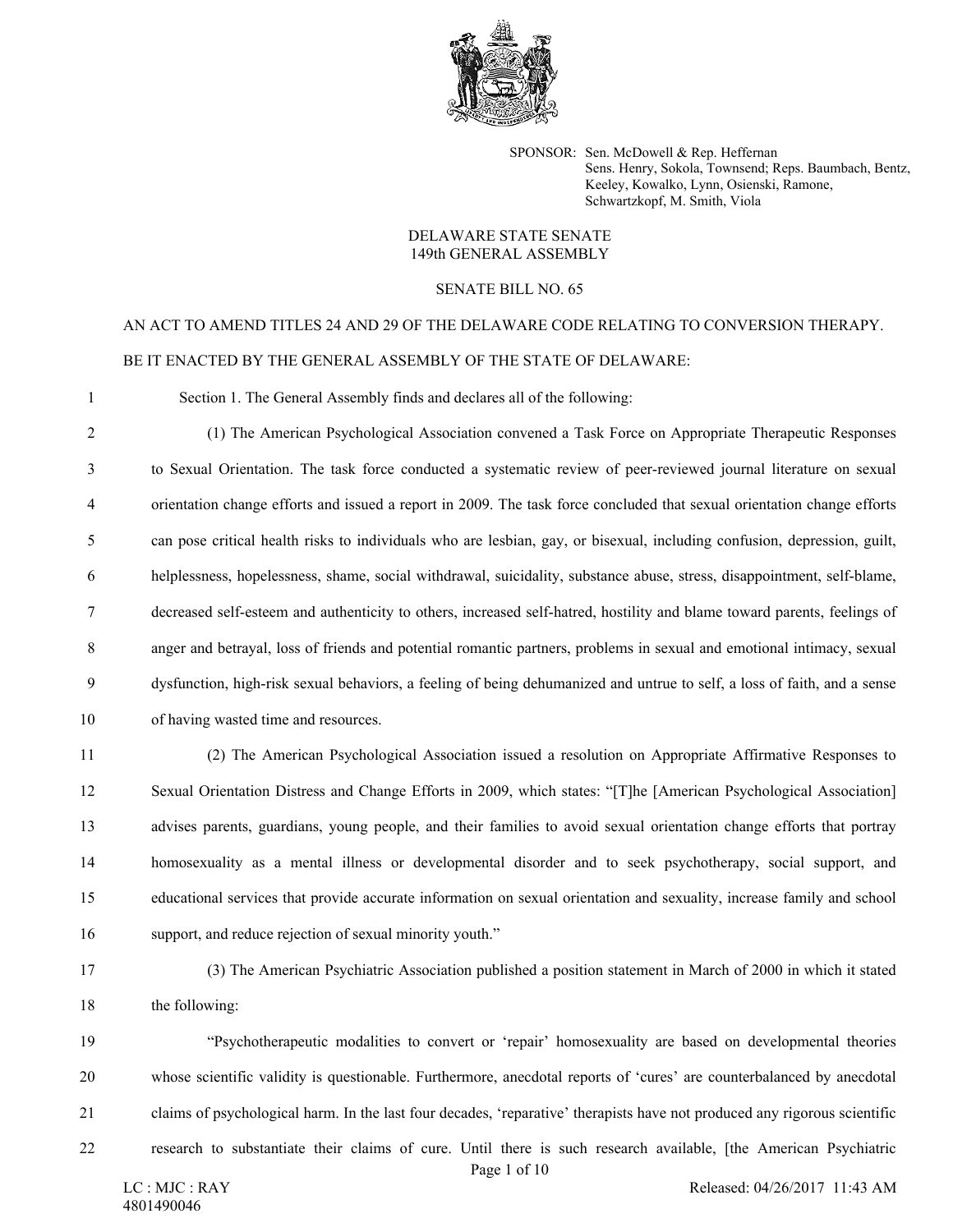23 Association] recommends that ethical practitioners refrain from attempts to change individuals' sexual orientation, 24 keeping in mind the medical dictum to First, do no harm. . .

25 The potential risks of reparative therapy are great, including depression, anxiety and self-destructive behavior, 26 since therapist alignment with societal prejudices against homosexuality may reinforce self-hatred already experienced 27 by the patient. Many patients who have undergone reparative therapy relate that they were inaccurately told that 28 homosexuals are lonely, unhappy individuals who never achieve acceptance or satisfaction. The possibility that the 29 person might achieve happiness and satisfying interpersonal relationships as a gay man or lesbian is not presented, nor 30 are alternative approaches to dealing with the effects of societal stigmatization discussed. . .

31 Therefore, [the American Psychiatric Association] opposes any psychiatric treatment, such as 'reparative' or 32 'conversion' therapy, that is based upon the assumption that homosexuality per se is a mental disorder or is based on 33 the a priori assumption that a patient should change his or her sexual homosexual orientation."

34 (4) The American School Counselor Association's 2014 position statement on professional school counselors 35 and lesbian, gay, bisexual, transgendered, and questioning (LGBTQ) youth states: "[T]he professional school counselor 36 works with all students through the stages of identity development and understands this may be more difficult for 37 LGBTQ youth. It is not the role of the professional school counselor to attempt to change a student's sexual orientation 38 or gender identity. Professional school counselors do not support efforts by licensed mental health professionals to 39 change a student's sexual orientation or gender as these practices have been proven ineffective and harmful (APA, 40 2009). School counselors provide support to LGBTQ students to promote academic achievement and personal/social 41 development. Professional school counselors are committed to the affirmation of all youth regardless of sexual 42 orientation, gender identity and gender expression and work to create safe and affirming schools."

43 (5) The American Academy of Pediatrics in 1993 published an article in its journal, Pediatrics, stating: 44 "Therapy directed at specifically changing sexual orientation is contraindicated, since it can provoke guilt and anxiety 45 while having little or no potential for achieving changes in orientation."

- 46 (6) The American Medical Association Council on Scientific Affairs prepared a report in 1994 in which it 47 stated: "[A]version therapy (a behavioral or medical intervention which pairs unwanted behavior, in this case, 48 homosexual behavior, with unpleasant sensations or aversive consequences) is no longer recommended for gay men 49 and lesbians. Through psychotherapy, gay men and lesbians can become comfortable with their sexual orientation and 50 understand the societal response to it."
- 51 (7) The National Association of Social Workers prepared a policy statement in 2000 in which it stated: 52 "[P]roponents of reparative and conversion therapies, such as the most commonly cited group NARTH, claim that their

Page 2 of 10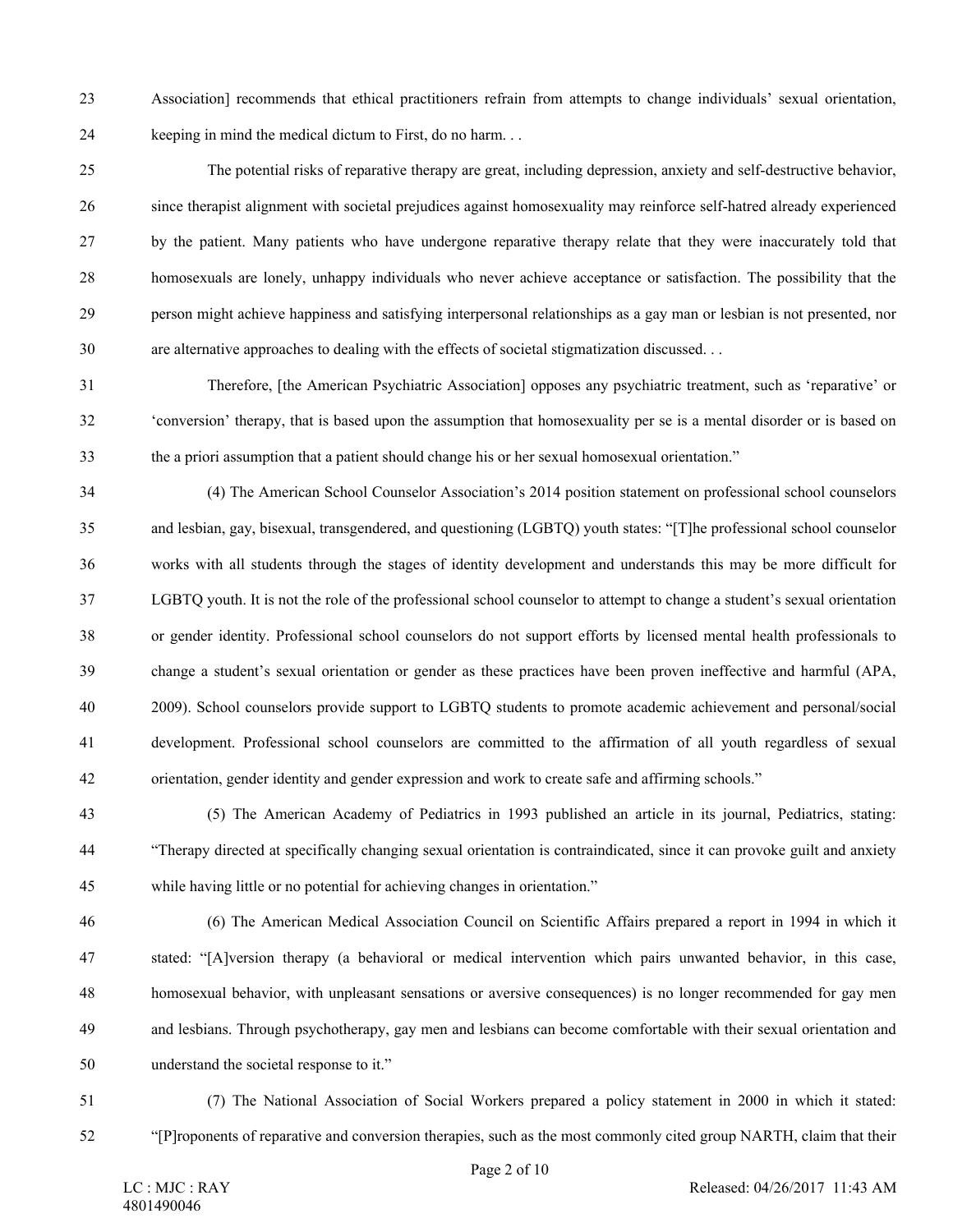53 processes are supported by scientific data; however, such scientific support is replete with confounded research 54 methodologies . . . [Reparative and conversion therapies] cannot and will not change sexual orientation. Alighted with 55 the American Psychological Association's (1997) position, NCLGB [National Committee on Lesbian, Gay, and 56 Bisexual Issues, NASW] believes that such treatment potentially can lead to severe emotional damage."

57 (8) The American Counseling Association Governing Council issued a position statement in April of 1999, 58 and in it the council states: "We oppose 'the promotion of "reparative therapy" as a "cure" for individuals who are 59 homosexual.'"

60 (9) The American Psychoanalytic Association issued a position statement in June 2012 on attempts to change 61 sexual orientation, gender, identity, or gender expression, and in it the association states: "As with any societal 62 prejudice, bias against individuals based on actual or perceived sexual orientation, gender identity, or gender 63 expression negatively affects mental health, contributing to an enduring sense of stigma and pervasive self-criticism 64 through the internalization of such prejudice.

65 Psychoanalytic technique does not encompass purposeful attempts to 'convert,' 'repair,' change or shift an 66 individual's sexual orientation, gender identity or gender expression. Such directed efforts are against fundamental 67 principles of psychoanalytic treatment and often result in substantial psychological pain by reinforcing damaging 68 internalized attitudes."

69 (10) The American Academy of Child and Adolescent Psychiatry in 2012 published an article in its journal, 70 Journal of the American Academy of Child and Adolescent Psychiatry, stating: "Clinicians should be aware that there 71 is no evidence that sexual orientation can be altered through therapy, and that attempts to do so may be harmful. . . 72 There is no empirical evidence that adult homosexuality can be prevented if gender nonconforming children are 73 influenced to be more gender conforming. Indeed, there is no medically valid basis for attempting to prevent 74 homosexuality, which is not an illness. On the contrary, such efforts may encourage family rejection and undermine 75 self-esteem, connectedness and caring, which are important protective factors against suicidal ideation and attempts. . . 76 Given that there is no evidence that efforts to alter sexual orientation are effective, beneficial, or necessary, and the 77 possibility that they carry the risk of significant harm, such interventions are contraindicated."

78 (11) The Pan American Health Organization, a regional office of the World Health Organization, issued a 79 statement in May of 2012 and in it the organization states: "These supposed conversion therapies constitute a violation 80 of the ethical principles of health care and violate human rights that are protected by international and regional 81 agreements." The organization also noted that reparative therapies "lack medical justification and represent a serious 82 threat to the health and well-being of affected people."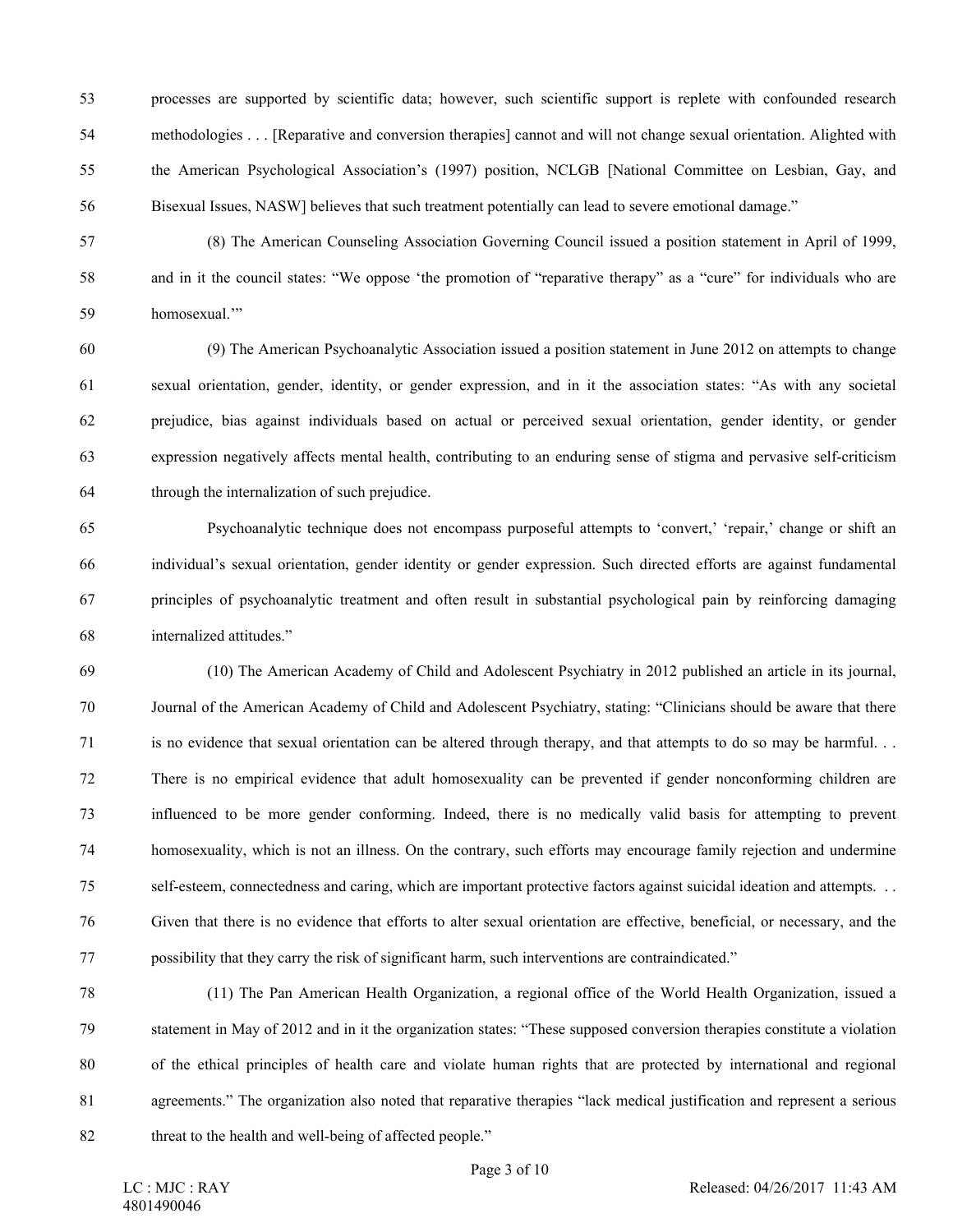83 (12) The American Association of Sexuality Educators, Counselors, and Therapists issued a statement in 2017 84 stating: "The American Association of Sexuality Educators, Counselors, and Therapists (AASECT) takes the position 85 that having non-heterosexual sexual orientation, that being transgender and that being gender non-conforming, are not 86 mental disorders. We oppose any 'reparative' or conversion therapy that seeks to 'change' or 'fix' a person's sexual 87 orientation, gender identity or gender expression. AASECT does not believe that non-heterosexual sexual orientation 88 or being transgender or gender non-conforming is something that needs to be 'fixed' or 'changed.' The rationale 89 behind this position is the following: Reparative therapy (for minors, in particular) is often forced or non-consensual. 90 Reparative therapy has been proven harmful to minors. There is no scientific evidence supporting the success of these 91 interventions. Reparative therapy is grounded in the idea that non-heterosexual orientation, transgender gender identity 92 and gender non-conforming expressions are 'disordered.' Reparative therapy has been shown to be a negative predictor 93 of psychotherapeutic benefit."

94 (13) The American College of Physicians wrote a position paper in 2015 stating: "The College opposes the 95 use of 'conversion,' 'reorientation,' or 'reparative' therapy for the treatment of LGBT persons. . . . Available research 96 does not support the use of reparative therapy as an effective method in the treatment of LGBT persons. Evidence 97 shows that the practice may actually cause emotional or physical harm to LGBT individuals, particularly adolescents or 98 young persons."

99 (14) Children who experience family rejection based on their sexual orientation face especially serious health 100 risks. In one study, lesbian, gay, and bisexual young adults who reported higher levels of family rejection during 101 adolescence were 8.4 times more likely to report having attempted suicide, 5.9 times more likely to report high levels 102 of depression, 3.4 times more likely to use illegal drugs, and 3.4 times more likely to report having engaged in 103 unprotected sexual intercourse compared with peers from families that reported no or low levels of family rejection. 104 This is documented by Caitlin Ryan et al. in their article entitled Family Rejection as a Predictor of Negative Health 105 Outcomes in White and Latino Lesbian, Gay, and Bisexual Young Adults (2009) 123 Pediatrics 346.

- 106 (15) Delaware has a compelling interest in protecting the physical and psychological well-being of children, 107 including lesbian, gay, bisexual, and transgender children, and in protecting its children against exposure to serious 108 harms caused by conversion therapy.
- 109 Section 2. Amend § 1702, Title 24 of the Delaware Code by making deletions as shown by strike through and 110 insertions as shown by underline as follows and by redesignating accordingly:

111 § 1702. Definitions.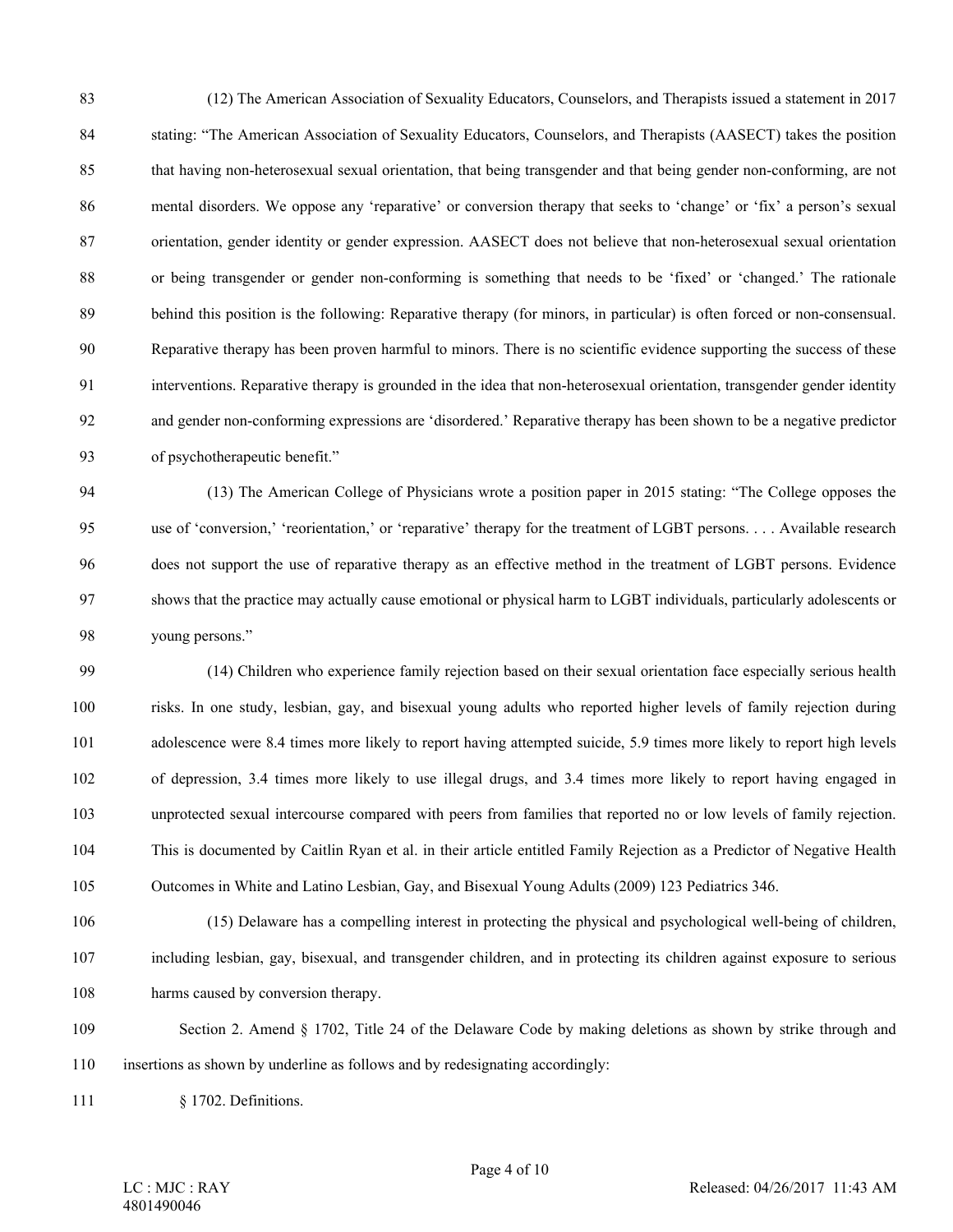112 The following definitions apply to this chapter unless otherwise expressly stated or implied by the context.

113 context:

114 (3) "Conversion therapy" means any practice or treatment that seeks to change an individual's sexual orientation

115 or gender identity, as "sexual orientation" and "gender identity" are defined in § 710 of Title 19, including any effort to

- 116 change behaviors or gender expressions or to eliminate or reduce sexual or romantic attractions or feelings toward
- 117 individuals of the same gender. "Conversion therapy" does not mean any of the following:
- 118 a. Counseling that provides assistance to an individual who is seeking to undergo a gender transition or 119 who is in the process of undergoing gender transition.
- 120 b. Counseling that provides an individual with acceptance, support, and understanding without seeking to 121 change an individual's sexual orientation or gender identity.
- 122 c. Counseling that facilitates an individual's coping, social support, and identity exploration and 123 development, including counseling in the form of sexual orientation-neutral interventions or gender identity-124 neutral interventions provided for the purpose of preventing or addressing unlawful conduct or unsafe sexual
- 125 practices, without seeking to change an individual's sexual orientation or gender identity.
- 126 Section 3. Amend § 1731, Title 24 of the Delaware Code by making deletions as shown by strike through and 127 insertions as shown by underline as follows:
- 128 § 1731. Unprofessional conduct and inability to practice medicine.

129 (a) A person to whom a certificate to practice medicine in this State has been issued may be disciplined by the 130 Board for unprofessional conduct, as defined in subsection (b) of this section, by means of levying a fine, or by the 131 restriction, suspension, or revocation, either permanent or temporary, of that person's certificate to practice medicine, or by 132 other appropriate action, which may include a requirement that a person who is disciplined must complete specified 133 continuing education courses. The Board shall permanently revoke the certificate to practice medicine in this State of a

- 134 person who is convicted of a felony sexual offense.
- 135 (b) "Unprofessional conduct" includes but is not limited to any of the following acts or omissions:
- 136 (22) Wilful failure to report to the Board when required by § 1731A of this title; and
- 137 (23) Wilful failure to comply with § 1769B of this title, title;
- 138 (24) Engaging in conversion therapy with a child; and
- 139 (25) Referring a child to a provider in another jurisdiction to receive conversion therapy.
- 140 Section 4. Amend § 1902, Title 24 of the Delaware Code by making deletions as shown by strike through and
- 141 insertions as shown by underline as follows and by redesignating accordingly: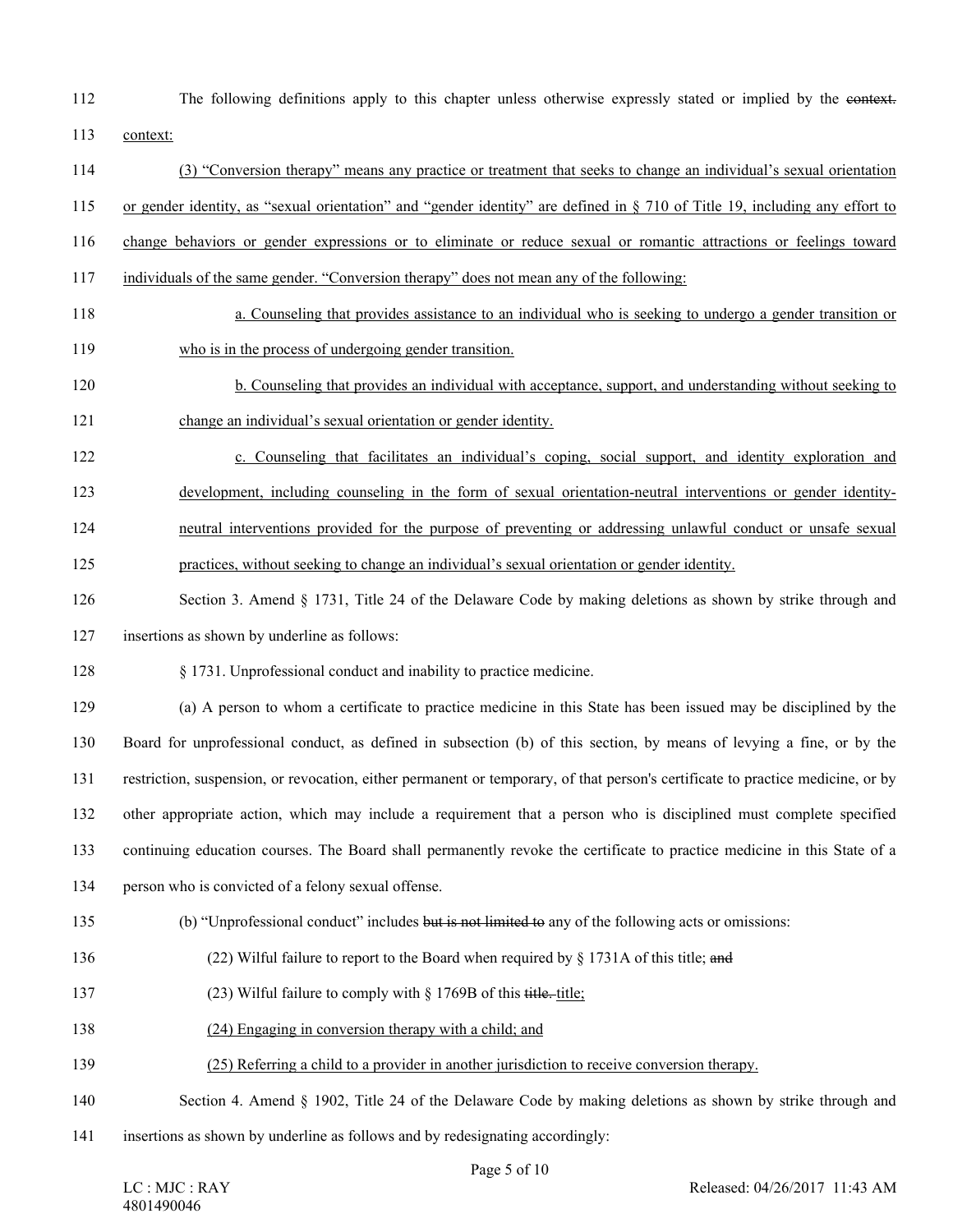- 142 § 1902. Definitions.
- 143 (g) "Conversion therapy" means any practice or treatment that seeks to change an individual's sexual orientation
- 144 or gender identity, as "sexual orientation" and "gender identity" are defined in § 710 of Title 19, including any effort to
- 145 change behaviors or gender expressions or to eliminate or reduce sexual or romantic attractions or feelings toward
- 146 individuals of the same gender. "Conversion therapy" does not mean any of the following:
- 147 (1) Counseling that provides assistance to an individual who is seeking to undergo a gender transition or who
- 148 is in the process of undergoing gender transition.
- 149 (2) Counseling that provides an individual with acceptance, support, and understanding without seeking to 150 change an individual's sexual orientation or gender identity.
- 151 (3) Counseling that facilitates an individual's coping, social support, and identity exploration and
- 152 development, including counseling in the form of sexual orientation-neutral interventions or gender identity-neutral
- 153 interventions provided for the purpose of preventing or addressing unlawful conduct or unsafe sexual practices, without
- 154 seeking to change an individual's sexual orientation or gender identity.
- 155 Section 5. Amend § 1922, Title 24 of the Delaware Code by making deletions as shown by strike through and 156 insertions as shown by underline as follows:
- 157 § 1922. Disciplinary proceedings; appeal.
- 158 (a) Grounds. The Board may impose any of the following sanctions (subsection (b) of this section) singly or in
- 159 combination when it finds a licensee or former licensee is guilty of any offense described herein, except that the license of
- 160 any licensee who is convicted of a felony sexual offense shall be permanently revoked:
- 161 (10) Has failed to report child abuse or neglect as required by § 903 of Title 16, or any successor thereto; or
- 162 (11) Has failed to report to the Division of Professional Regulation as required by § 1930 of this title. title;
- 163 (12) Has engaged in conversion therapy with a child; or
- 164 (13) Has referred a child to a provider in another jurisdiction to receive conversion therapy.
- 165 Section 6. Amend § 3002, Title 24 of the Delaware Code by making deletions as shown by strike through and
- 166 insertions as shown by underline as follows and by redesignating accordingly:
- 167 § 3002. Definitions.
- 168 The following words, terms and phrases, when used in this chapter, shall have the meanings ascribed to them 169 under this section, except where the context clearly indicates a different meaning:
- 170 (2) "Conversion therapy" means any practice or treatment that seeks to change an individual's sexual
- 171 orientation or gender identity, as "sexual orientation" and "gender identity" are defined in § 710 of Title 19, including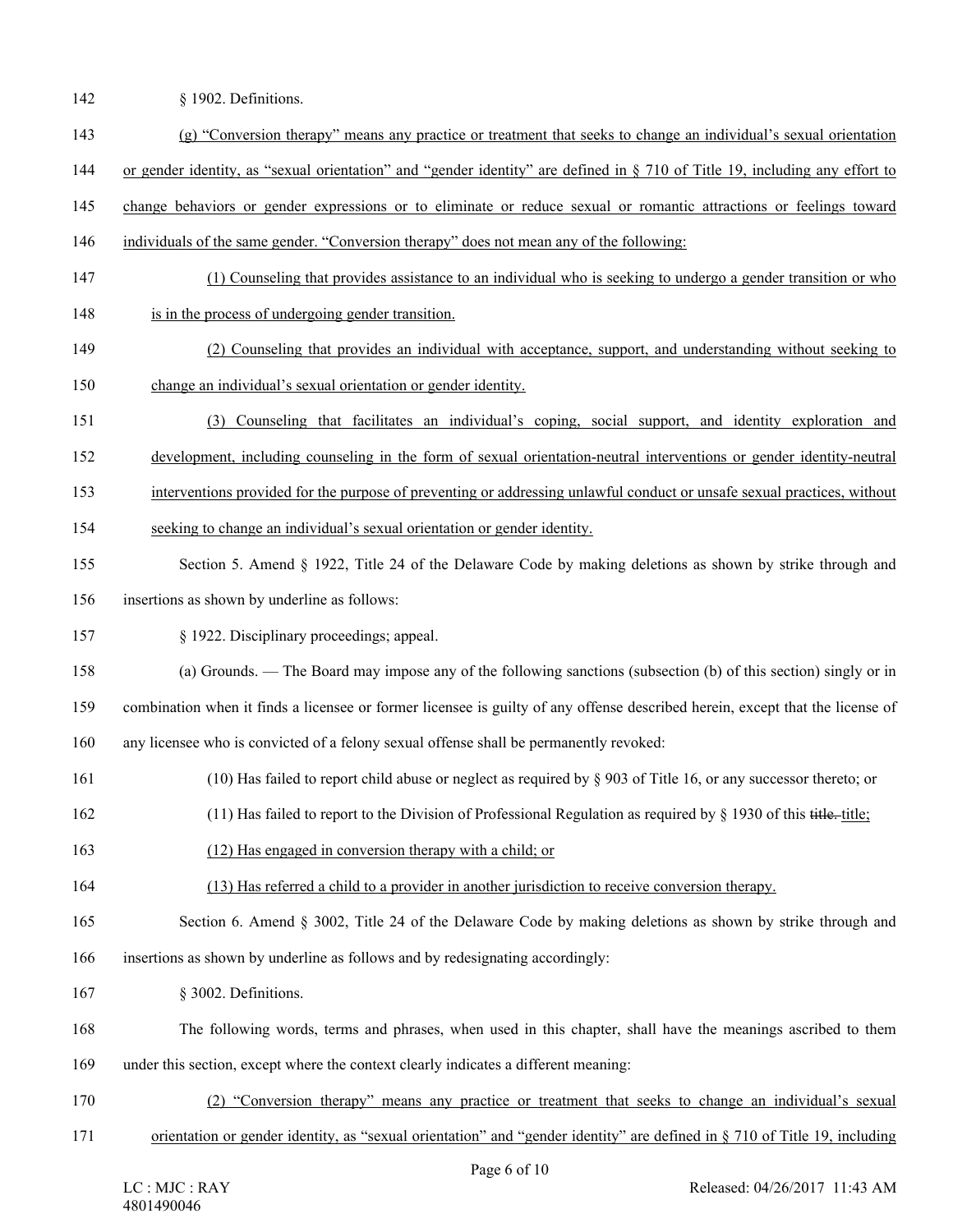- 172 any effort to change behaviors or gender expressions or to eliminate or reduce sexual or romantic attractions or feelings
- 173 toward individuals of the same gender. "Conversion therapy" does not mean any of the following:
- 174 a. Counseling that provides assistance to an individual who is seeking to undergo a gender transition or
- 175 who is in the process of undergoing gender transition.
- 176 b. Counseling that provides an individual with acceptance, support, and understanding without seeking to 177 change an individual's sexual orientation or gender identity.
- 178 c. Counseling that facilitates an individual's coping, social support, and identity exploration and
- 179 development, including counseling in the form of sexual orientation-neutral interventions or gender identity-
- 180 neutral interventions provided for the purpose of preventing or addressing unlawful conduct or unsafe sexual
- 181 practices, without seeking to change an individual's sexual orientation or gender identity.
- 182 Section 7. Amend § 3009, Title 24 of the Delaware Code by making deletions as shown by strike through and
- 183 insertions as shown by underline as follows:
- 184 § 3009. Grounds for discipline.
- 185 (a) A person licensed under this chapter is subject to the disciplinary sanctions set forth in § 3011 of this title if,
- 186 after a hearing, the Board finds that the licensee has:
- 187 (11) Engaged in conversion therapy with a child.
- 188 (12) Referred a child to a provider in another jurisdiction to receive conversion therapy.
- 189 Section 8. Amend § 3502, Title 24 of the Delaware Code by making deletions as shown by strike through and 190 insertions as shown by underline as follows and by redesignating accordingly:
- 191 § 3502. Definitions.
- 192 The following words, terms and phrases, when used in this chapter shall have the meanings ascribed to them under
- 193 this section, except where the context clearly indicates a different meaning:
- 194 (2) "Conversion therapy" means any practice or treatment that seeks to change an individual's sexual
- 195 orientation or gender identity, as "sexual orientation" and "gender identity" are defined in § 710 of Title 19, including
- 196 any effort to change behaviors or gender expressions or to eliminate or reduce sexual or romantic attractions or feelings
- 197 toward individuals of the same gender. "Conversion therapy" does not mean any of the following:
- 198 a. Counseling that provides assistance to an individual who is seeking to undergo a gender transition or
- 199 who is in the process of undergoing gender transition.
- 200 b. Counseling that provides an individual with acceptance, support, and understanding without seeking to
- 201 change an individual's sexual orientation or gender identity.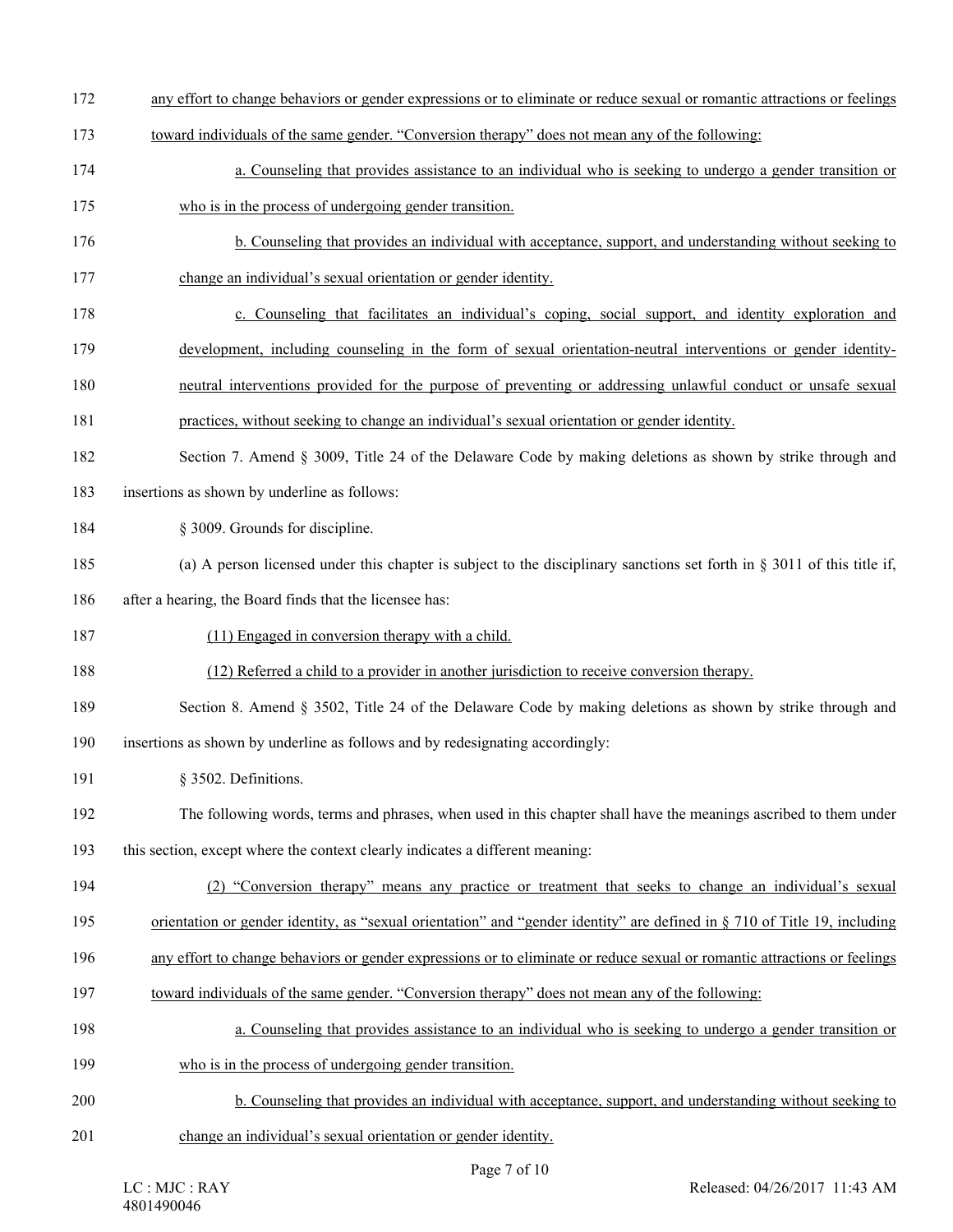- 202 c. Counseling that facilitates an individual's coping, social support, and identity exploration and
- 203 development, including counseling in the form of sexual orientation-neutral interventions or gender identity-
- 204 neutral interventions provided for the purpose of preventing or addressing unlawful conduct or unsafe sexual
- 205 practices, without seeking to change an individual's sexual orientation or gender identity.
- 206 Section 9. Amend § 3510, Title 24 of the Delaware Code by making deletions as shown by strike through and 207 insertions as shown by underline as follows:
- 208 § 3510. Licensing or registration under special conditions; interstate practice of psychology.
- 209 (d) A person practicing psychology in this State, under this section, may not engage in conversion therapy with a
- 210 child or refer a child to a provider in another jurisdiction to receive conversion therapy.
- 211 Section 10. Amend § 3514, Title 24 of the Delaware Code by making deletions as shown by strike through and
- 212 insertions as shown by underline as follows:
- 213 § 3514. Grounds for refusal, revocation or suspension of licenses and registrations.
- 214 (a) A practitioner licensed or registered under this chapter shall be subject to disciplinary actions set forth in §
- 215 3516 of this title, if, after a hearing, the Board finds that the psychologist or psychological assistant:
- 216 (11) Failed to report child abuse or neglect as required by § 903 of Title 16, or any successor thereto; or
- 217 (12) Failed to report to the Division of Professional Regulation as required by § 3518A of this title, title;
- 218 (13) Has engaged in conversion therapy with a child; or
- 219 (14) Has referred a child to a provider in another jurisdiction to receive conversion therapy.
- 220 Section 11. Amend § 3902, Title 24 of the Delaware Code by making deletions as shown by strike through and
- 221 insertions as shown by underline as follows and by redesignating accordingly:
- 222 § 3902. Definitions.
- 223 The following words, terms and phrases, when used in this chapter, shall have the meanings ascribed to them in 224 this section, except where the context clearly indicates a different meaning:
- 225 (3) "Conversion therapy" means any practice or treatment that seeks to change an individual's sexual
- 226 orientation or gender identity, as "sexual orientation" and "gender identity" are defined in § 710 of Title 19, including
- 227 any effort to change behaviors or gender expressions or to eliminate or reduce sexual or romantic attractions or feelings
- 228 toward individuals of the same gender. "Conversion therapy" does not mean any of the following:
- 229 a. Counseling that provides assistance to an individual who is seeking to undergo a gender transition or 230 who is in the process of undergoing gender transition.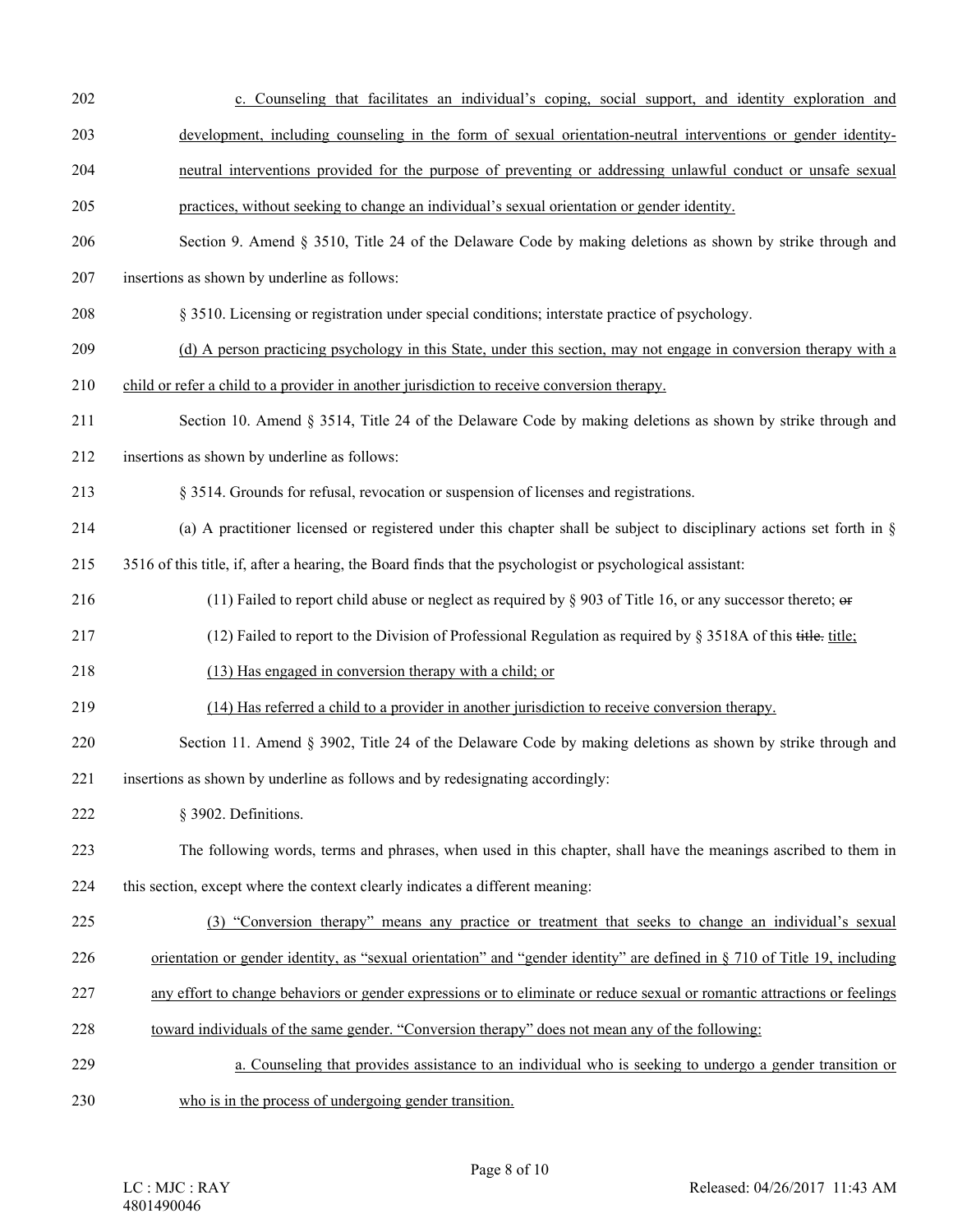- 231 b. Counseling that provides an individual with acceptance, support, and understanding without seeking to
- 232 change an individual's sexual orientation or gender identity.
- 233 c. Counseling that facilitates an individual's coping, social support, and identity exploration and
- 234 development, including counseling in the form of sexual orientation-neutral interventions or gender identity-
- 235 neutral interventions provided for the purpose of preventing or addressing unlawful conduct or unsafe sexual
- 236 practices, without seeking to change an individual's sexual orientation or gender identity.
- 237 Section 12. Amend § 3915, Title 24 of the Delaware Code by making deletions as shown by strike through and
- 238 insertions as shown by underline as follows:
- 239 § 3915. Grounds for discipline; procedure.
- 240 (a) Practitioners regulated under this chapter shall be subject to those disciplinary actions set forth in § 3916 of this
- 241 title if, after a hearing, the Board finds that the practitioner has:
- 242 (9) Failed to report child abuse or neglect as required by § 903 of Title 16, or any successor thereto;
- 243 (10) Failed to report to the Division of Professional Regulation as required by  $\S$  3919 of this title, title;
- 244 (11) Engaged in conversion therapy with a child;
- 245 (12) Referred a child to a provider in another jurisdiciton to receive conversion therapy.
- 246 Section 13. Amend § 9003, Title 29 of the Delaware Code by making deletions as shown by strike through and
- 247 insertions as shown by underline as follows:
- 248 § 9003. Powers, duties and functions.
- 249 (a) The Department of Services for Children, Youth and Their Families shall have the following powers, duties 250 and functions:
- 251 (b)(1) For purposes of this subsection, "conversion therapy" means any practice or treatment that seeks to change
- 252 an individual's sexual orientation or gender identity, as "sexual orientation" and "gender identity" are defined in § 710 of
- 253 Title 19, including any effort to change behaviors or gender expressions or to eliminate or reduce sexual or romantic
- 254 attractions or feelings toward individuals of the same gender. For purposes of this subsection, "conversion therapy" does
- 255 not mean any of the following:
- 256 a. Counseling that provides assistance to an individual who is seeking to undergo a gender transition or
- 257 who is in the process of undergoing gender transition.
- 258 b. Counseling that provides an individual with acceptance, support, and understanding without seeking to 259 change an individual's sexual orientation or gender identity.